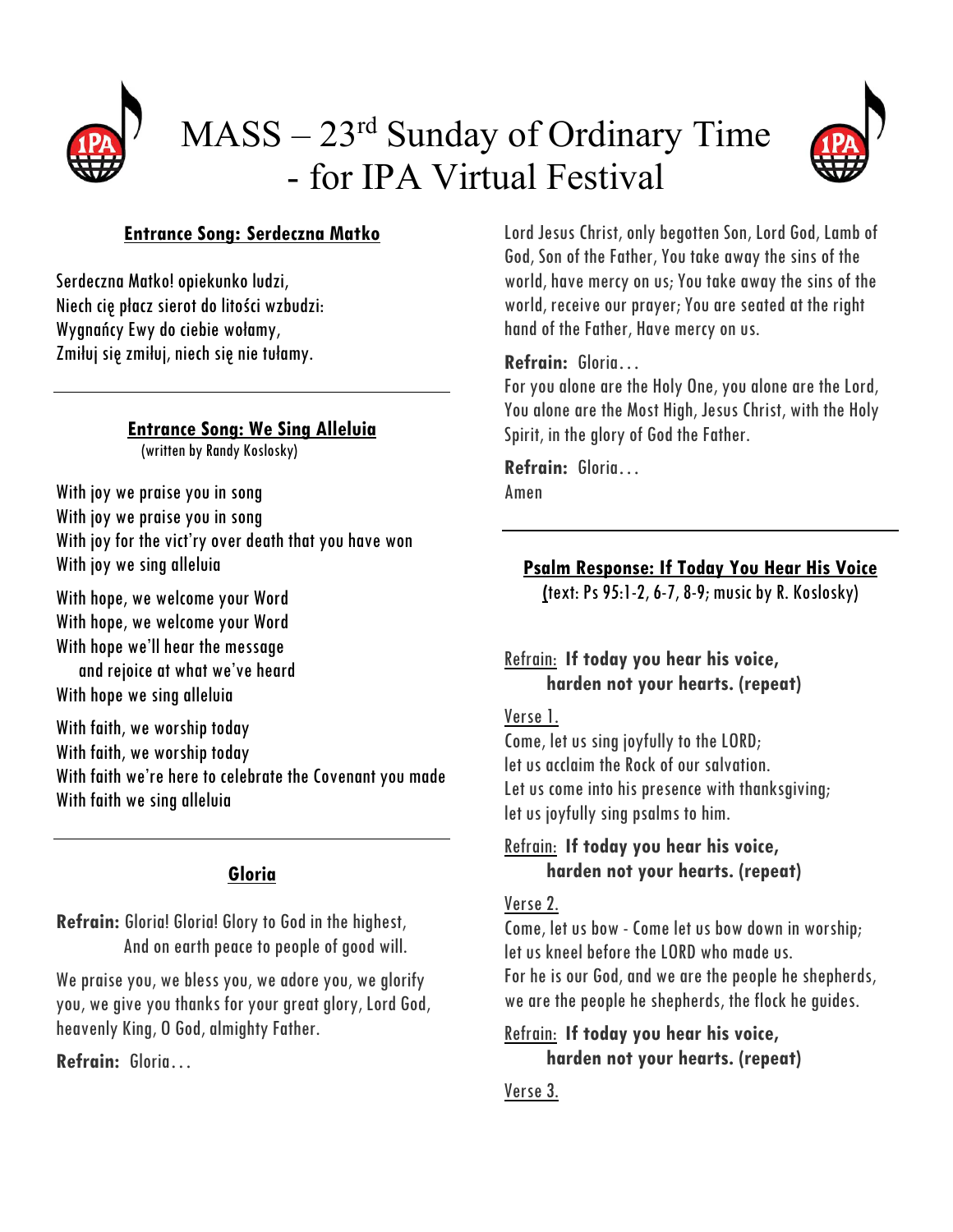Oh, that today you would hear his voice: "Harden not your hearts as at Meribah, and Massah in the desert,

Where your fathers tempted me and tested me though they had seen – seen all my works."

## Refrain: **If today you hear his voice, harden not your hearts. (repeat)**

#### **Alleluia verse**

God was reconciling the world to himself in Christ and entrusting to us the message of reconciliation.

## **Offertory Song: Jezu Ufam Tobie (Jesus, I Trust in You)**

(written by Randy Koslosky)

In the morning  $-$  Jezu ufam Tobie In the afternoon – Jezu ufam Tobie In the evening – Jezu ufam Tobie - - Jezu ufam Tobie

In my trials – Jezu ufam Tobie In my hopes and dreams – Jezu ufam Tobie In my sorrows – Jezu ufam Tobie - - Jezu ufam Tobie chorus

Jezu ufam Tobie - - Jesus, I trust in you Jezu ufam Tobie - - Jesus, I trust in you

Here is my life – Jezu ufam Tobie Take it. It is yours – Jezu ufam Tobie You are my Lord – Jezu ufam Tobie - - Jezu ufam Tobie

Heal my vision – Jezu ufam Tobie Heal my brokenness – Jezu ufam Tobie Fill my hunger – Jezu ufam Tobie - - Jezu ufam Tobie

Lead me Jesus – Jezu ufam Tobie Lead me where you will – Jezu ufam Tobie Lead me to you – Jezu ufam Tobie - - Jezu ufam Tobie chorus

Jezu ufam Tobie - - Jesus, I trust in you Jezu ufam Tobie - - Jesus, I trust in you

Hear me Jesus – Jezu ufam Tobie

Hear me as I pray – Jezu ufam Tobie I trust in you – Jezu ufam Tobie - - Jezu ufam Tobie

### **Holy, Holy**

Holy, Holy, Holy Lord God of Hosts. Heaven and earth are full of Your glory. Hosanna in the highest. Blessed is He who comes in the name of the Lord. Hosanna in the highest

#### **Mystery of Faith**

We proclaim Your Death, O Lord, and profess Your resurrection until You come again - - until You come again.

#### **Great Amen**

Amen….

## **The Lamb of God**

Lamb of God, You take away the sins of the world, have mercy on us. Lamb of God, You take away the sins of the world, have mercy on us. Lamb of God, You take away the sins of the world, grant us peace grant us peace.

#### **Communion Song: This Is Jesus**

#### Chorus:

This is Jesus, Emmanuel. God is with us, in this sacrament. Come recieve him, adore him, This is Jesus, our Lord.

- 1. Bright Star of David, radiance of God, Now become the Living Bread, the Body of our Lord. Come in adoration; recieve with trembling hands The sacrament most Holy, the banquet of the Lamb. Chorus
- 2. Drink of living water flowing from the Lord. Taste the cup of blessing, partake of precious blood.